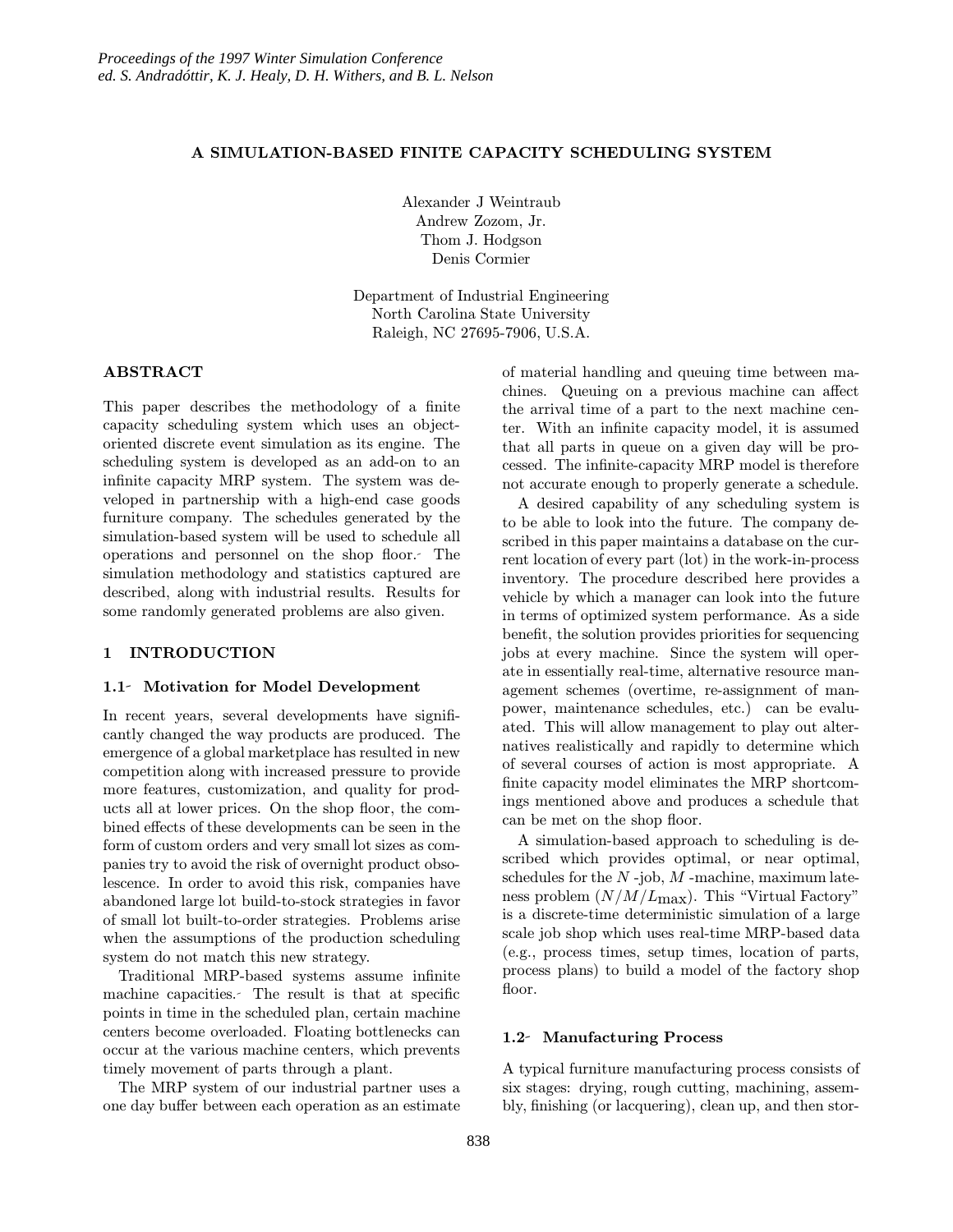

Figure 1: Typical Furniture Manufacturing Process

age or shipping, depending on the disposition of the lot. (See Figure 1)

The first stage, lumber drying, takes place very early in the production timeline. Prior to entry into the factory, the raw green lumber to be used is treated. This treatment includes a drying process which takes place in large kilns. In order to maximize the yield of the ovens, the batch sizes are large (ranging from 20,000 to 100,000 board-feet) and each batch usually is made up of the same species of wood. The large batches of dried wood are then delivered to the factory.

The second stage is the cutting of the dried rough lumber to size in the rough-cut mill. The roughcut mill cuts the lumber into unfinished, dimensioned boards based on the production plan requirements for the cutting. The output from a batch is given an identification number and the entire batch is referred to as a cutting. Each part is identified and bar-coded. The part and cutting numbers are used to track the flow of materials through the plant.

From the rough-cut mill the raw parts go to the third stage, machining. The machine room can have many different types of machines to prepare the parts for final assembly. Sanding, milling, drilling and detailed shaping are some of the operations done in the machine room. The routing of each board has been predetermined and depends on the machining requirements of each particular piece of furniture. (For example, a more detailed table leg may be processed by a different set of machines than a plain one.)

The fourth stage is assembly. All end-items in a cutting are scheduled to arrive at the assembly lines around the same time. Since the raw materials are homogeneous for the entire cutting, furniture pieces of a similar style are machined and assembled concurrently. (Similarly styled pieces comprise a suite. An example of a suite might be a collection of orientalstyle black lacquered furniture.)

At assembly the parts are grouped by end-item. (An end-item is a piece of furniture.) The end-item is then put together on one of several assembly lines. Glass pieces, drawers, knobs and other hardware are also put on during assembly. The end-items from a single cutting may occupy the assembly lines for five to ten days. This period of time is referred to as the suite's bucket. The assembled end-items then travel to lacquering, and then to final cleanup and inspection.

While there are variations in the manufacturing process described above from plant to plant, it is typical of high-end case goods (e.g., tables and bureaus) manufacturing.

#### 1.3 Current Scheduling Process

A typical scheduling timeline is as follows: Four to six months in advance, demand forecasts are used to determine which products (i.e., which end-items within a suite) and roughly how many of each item in the suite should be manufactured. A bucket is then tentatively scheduled for that suite. Due dates for end-items within the bucket are not finalized at this time.

Approximately two months in advance of assembly, the sequence of end-items in the bucket is finalized. This sequence is fixed at this time. The result of this assignment is a set of due dates for parts and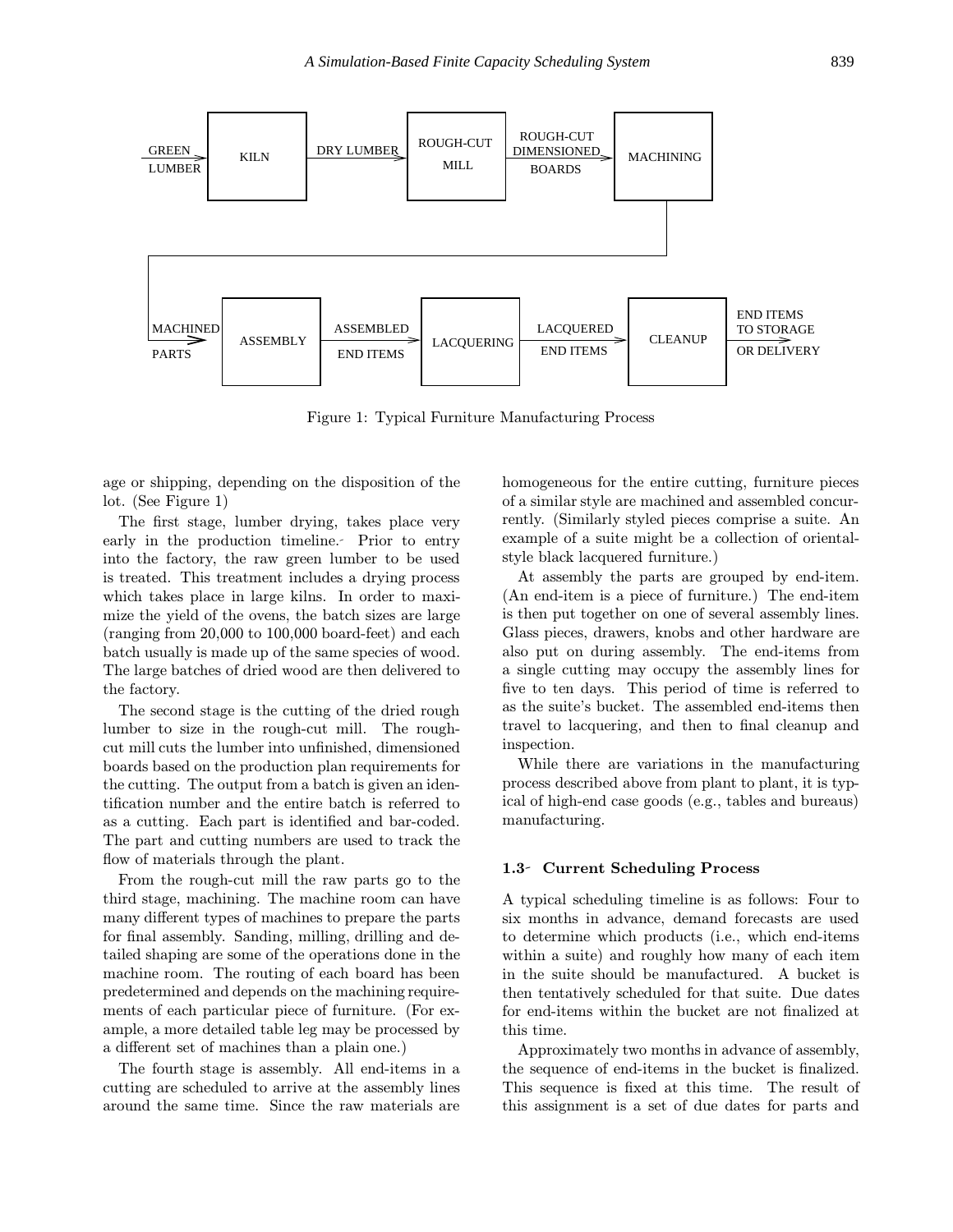subassemblies to arrive at the assembly line for each end-item. These due dates then are projected back through the factory, using the MRP database information, to determine the planned movement of material through the plant.

### 2- SLACK-BASED PRIORITY RULE

Minimizing the maximum lateness  $(L_{\text{max}})$  of any part was agreed upon as the appropriate objective. In the case described here, the "customer" is the final assembly operation. If  $L_{\text{max}} > 0$ , production schedules in final assembly would be delayed. The minimizing of a measure such as average tardiness or average lateness may lead some jobs to be very tardy and some jobs to be very early. Such a schedule would not be satisfactory since meeting customer due dates is the primary concern. Therefore, due date ordering was an obvious first choice for determining the job sequences at each machine.

For each job  $j$ , there is a specified final due date,  $d_i$ . To translate this final due date,  $d_i$ , to a local due date,  $d_{ik}$ , where k is the operation index of job j, an estimate of the remaining time required to process all operations from  $k$  to the final operation for job  $j$  is required.

An approach that has been used to determine due dates at intermediate machines is to calculate an effective due date (called *slack*) for each job  $j$  at each machine m. The quantity slack takes into account processing times subsequent to the machine in question:

$$
slack_{j,k} = d_j - \sum_{k \in m_k^+} p_{jk}
$$

where  $m_k^+$  is the set of all subsequent operations to machine  $m$  on the routing sheet. The quantity  $slack_{ik}$  represents the latest time that the job can finish processing on machine  $m$  and still satisfy its final due date.

If each job is processed in order of ascending slack at each machine  $m$ , then intuitively it seems that  $L_{\text{max}}$  would be minimized. One of the earliest mentions of slack in the literature appeared in (Rowe 1960). In early experimental tests (Carroll 1965) slack did not perform particularly well as a sequencing tool (slack per remaining operation performed somewhat better). One reason for this poor performance is that the *slack* calculation, as defined, does not take into account any queuing that may occur over the subsequent machines in a part's route.

The queuing time of a job has been shown to account for up to ninety percent of its remaining time in the production system (Plossl 1985). Thus, any scheduling heuristic for large job shops should include the remaining queuing time of a job in determining the sequence of jobs at a machine. An estimate of slack must include all remaining processing times of job  $j$ , as well as all queuing times at each remaining operation from  $k$  until completion and also any material handling times. This estimate has been referred to as the tail lead time, or  $TLT_{ik}$  (Morton and Pentico 1993). Thus, the local due date can be estimated as  $d_{jk} = d_j - TLT_{jk}$ .

There are three procedures that can be used to estimate the tail lead time: 1) an historical fixed parameter, 2) an historical varied parameter, or 3) an iterative estimation. An historical fixed parameter estimates the lead time as a multiple,  $w$ , of the remaining processing time. An historical varied parameter would vary the multiple value,  $w$ , based on certain parameters. These parameters can be the load of the shop or the size of the queue at the machine in question. One iterative procedure to determine an estimate of the tail lead time is described below (Morton and Pentico 1993).

- Step 1: Choose any initial estimate of the lead times (e.g.  $w = 3$ ).
- Step 2: Perform a simulation of the job shop utilizing a priority dispatch heuristic.
- Step 3: Record the objective function obtained,  $F(n)$ for iteration *n*.
- Step 4: Record actual lead times,  $ATLT_{jk}(n)$  for iteration n.

Step 5: Make smoothed new estimates:

$$
TLT_{jk}(n+1) = (1-\alpha)ATLT_{jk}(n) + \alpha TLT_{jk}(n)
$$

- Step 6: If the termination condition is satisfied, go to Step 8.
- Step 7: Go to Step 2.
- Step 8: Report the objective value for the iteration giving the best value of the objective function.

The authors report consistently good results using the iterative procedure. They state that the objective value improves quite fast during the first few iterations and then fluctuates due to the discreteness of the processing times. A termination condition in Step 6 could be stated as "stop if there is no improvement after ten iterations."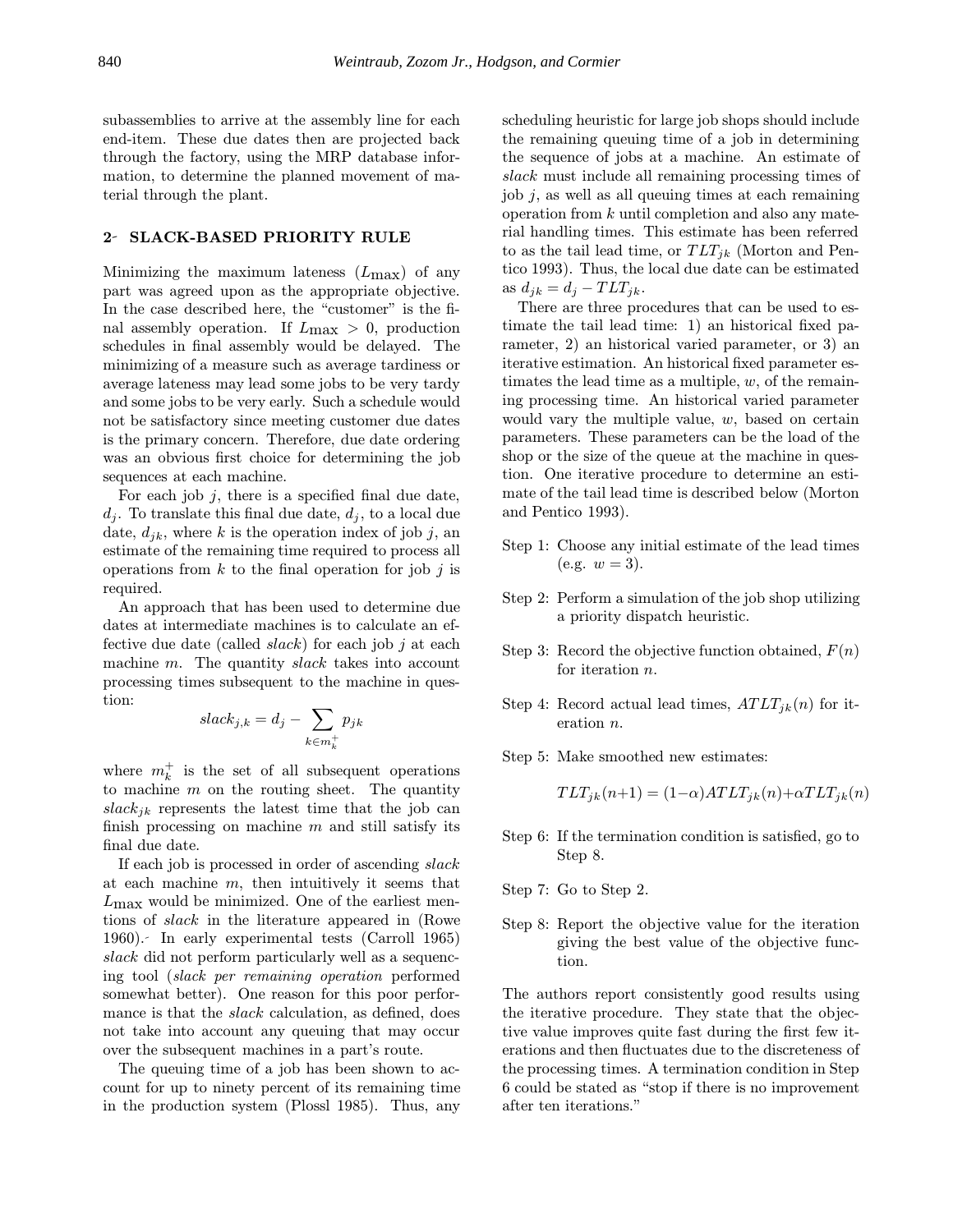

Figure 2: Conceptual Diagram of Class Hierarchies

A proposed revised slack  $(s\nmid a c k')$  calculation to include this queuing time was investigated. The  $slack$ calculation is defined as:

$$
slack'_{j,k} = d_j - \sum_{j \in m_k^+} p_{j,k} - \sum_{j \in m_k^+ +} q_{j,k}
$$

where  $\sum_{j \in m_k^{++}} q_{j,k}$  is the total queuing time for job j for all subsequent operations to machine  $m$  except the immediate subsequent operation. In other words,  $slack'_{jk}$  is the time at which the job must finish processing in order to be available to start processing at its next operation. The effective due date at the subsequent machine center takes into account all subsequent queuing times as well. These subsequent queuing times are values obtained from the previous iteration of the job shop simulation.

### 3- SIMULATION DESCRIPTION

#### 3.1 Modeling Process

This Virtual Factory model is designed as an add-on to a Materials Requirements Planning (MRP) system. The company (a large furniture company) maintains an in-process inventory status database which contains the location and status of every part being processed in the plant. It is possible to download that database along with the MRP data (part routings, processing times, setup times, lot size, etc.) to a PC. In addition, material handling and manpower resources (e.g., quantity and assignment) are provided from other databases.

Once the entire data set is resident in the PC, it is automatically processed into the Virtual Factory model. The model is constructed as an objectoriented simulation using C++. From the in-process inventory database, instances of class objects are constructed and initialized. The class objects were chosen in a manner to represent the actual hierarchy at the factory. For example, a Cutting class is instantiated that will contain many instances of the End Item class. Each End Item class will contain many instances of the Part class. Each instance of the Part class will have a list of instances of the Operation class that specify all future processing requirements. Figure 2 is a conceptual diagram of this hierarchical structure. Once created, all instances of the part classes are assigned to the queues of the specified machine centers based on their slack priority.

Once all parts in the factory have been instantiated and assigned to queues, an end of service is scheduled on the event calendar for the first job in each queue. The present time is then updated to the first scheduled end of service. At this point, an end of service is scheduled for the next part in queue at the current machine center. The just-finished part is assigned a material handler and scheduled an arrival at its next required machine center. If the next required machine center is idle, an end of service is scheduled for the part on that machine. If a queue exists, the part will be assigned a priority in the queue based upon its updated slack value.

When all parts have finished, new  $slack'$  priorities are calculated based upon the queuing times of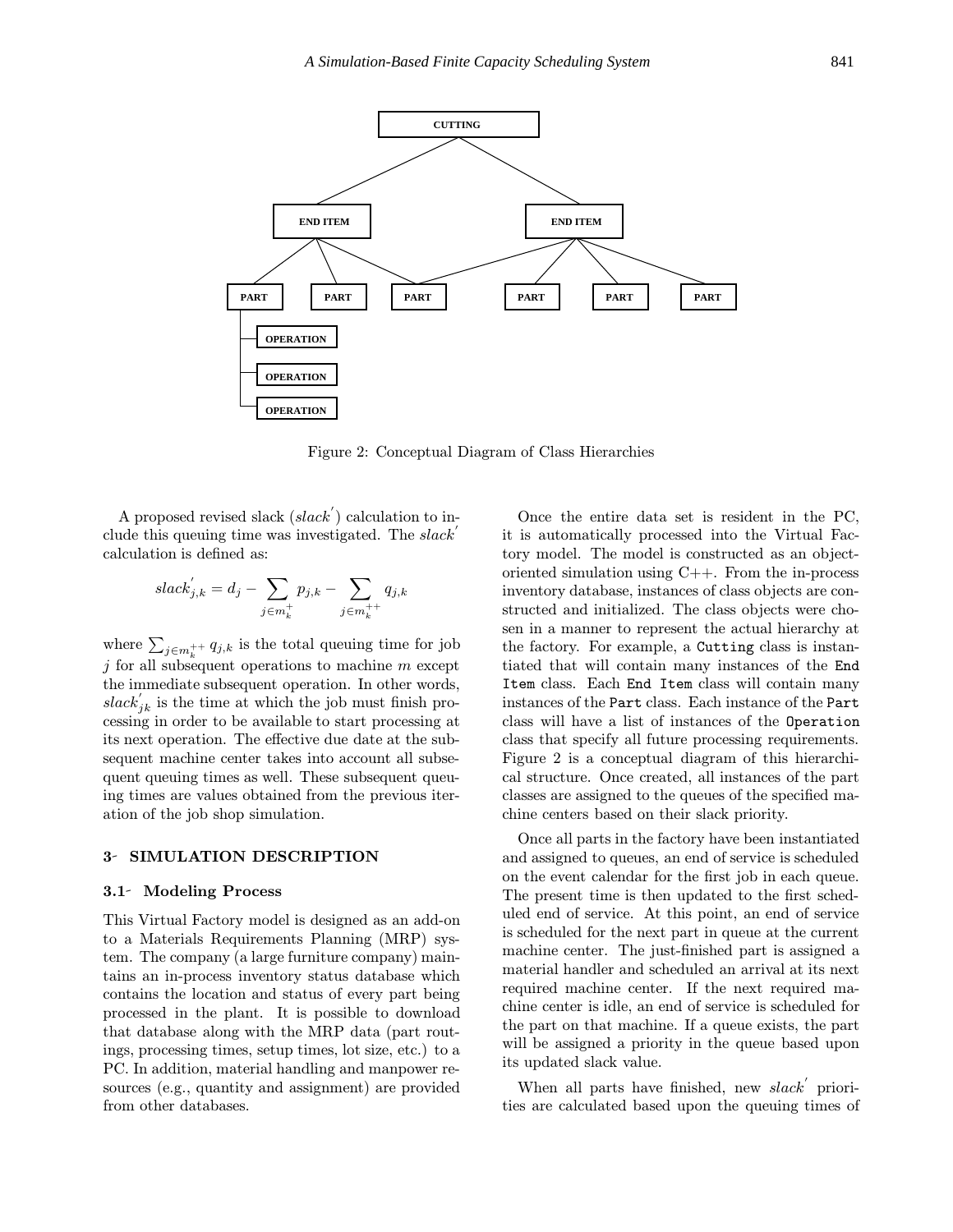Table 1: Computational Results - Industrial Examples

|                 |                     | Data Set Jobs Machines | $L_{\rm max}$<br>(hours) | (hours)            | LB $(L_{\text{max}})$ #iterations to CPU Time<br>best $L_{\rm max}$ | (sec)           |
|-----------------|---------------------|------------------------|--------------------------|--------------------|---------------------------------------------------------------------|-----------------|
| $#1 -$<br>$#2-$ | $485 -$<br>$3237 -$ |                        | 6.78-<br>$151.53-$       | $6.78-$<br>151.53- |                                                                     | 0.550<br>13.650 |

the just completed simulation run. The system is then re-initialized with all parts being assigned to the queues of their first required machine center. However, the order of these parts is now based on the new revised slack  $(slack')$  priority. The entire factory operation is then re-simulated, recording the queuing times of parts in the queues and re-calculating the  $slack'$  quantity. The iterative procedure is concluded once the Lmax value stops improving or the schedule converges.

#### 3.2 Experimental Results

The iterative procedure was stopped if  $L_{\text{max}}$  =  $LB(L_{\text{max}})$ . For a description of the lower bound calculation, see (Hodgson et al. 1997). Otherwise, it was allowed to run for 50 iterations. As an initial test environment for the system, two data sets were used which were downloaded from the factory's MRP system. Data set  $#1$  contains 485 jobs and 81 machines. Data set  $#2$  contains 3237 jobs and 81 machines. (The current industrial data set has approximately 5800 parts and 225 machines and takes about 12 seconds on a 90 MHz Pentium PC.) In each case, jobs are initially in various states of completion, as would be the case in any factory. The procedure was run on each data set to determine the best  $L_{\text{max}}$ ,  $LB(L_{\text{max}})$ , and the procedure computation time. All computation was performed on a 66 MHz Pentium PC.

In order to more fully exercise the procedure, a number of randomly generated jobs were tested. Of the 120 problems generated, 88 (73.3%) were solved to the lower bound  $LB(L_{\text{max}})$ . A more detailed inspection of the results reveals that 97 problems (80.8%) were solved to within  $LB(L_{\text{max}})+1.0$ , 104 problems (86.7%) were solved to within  $LB(L_{\text{max}})+2.0$ , and 113 problems (94.2%) were solved to within  $LB(L_{\text{max}})+4.0$ . This comparison is with the lower bound rather than a known optimal solution, with the average job processing time per machine being approximately 5.5. Considering the relatively slow computer used, the computation times are very good for the size problems involved.

If the number of iterations of the procedure had been limited to 10 (rather than 50), 83 problems  $(69.2\%)$  would have been solved to  $LB(L_{\text{max}})$ . There would have been little deterioration of the solutions not reaching the lower bound, and there would have been reductions in the average CPU time of roughly 70% to 80%. Details of these results are reported in (Hodgson et al. 1997).

## 4 PRESENTATION OF STATISTICS AND MODEL INFORMATION

The industrial partner discussed in this paper has made the transition to cellular manufacturing for strategic reasons. Therefore, the statistics and model information are presented at three levels coinciding with this setup. The machine level, (the most detailed), includes a priority list of jobs for each machine. This priority list includes the part name, the part number, its previous operation (in case it is not at the correct machine center), and the sequence in which the parts should be processed at that machine.

The second level of information is the cell management level. Since the cell leader is primarily concerned with manpower and staffing, the equivalent man-hours of work in queue can be displayed. The utilization (over time) of each machine within a cell is also displayed alongside the hours in queue. Figure 3 shows these graphs for a typical machine. The graph on the left is the machine utilization over time. On the right is the equivalent hours in queue. This information can also be viewed simultaneously in chart form for all machines within a cell. The cell leader also has a priority list of all parts to come through the cell during a shift for all machines.

The highest level of information is the factory level. Summary statistics are aggregated by cell to help the scheduler determine which cells are under- utilized or over-utilized. In Figure 4, the equivalent man-hours is compared to the maximum possible capacity for the cell. The actual staffing is in the lower right hand corner.

Diagnostic statistics are aggregated over a longrange interval of the simulation and presented on a conceptual diagram of the factory, with each cell represented by a colored block. These cell blocks are color-coded red (problem area), yellow (caution)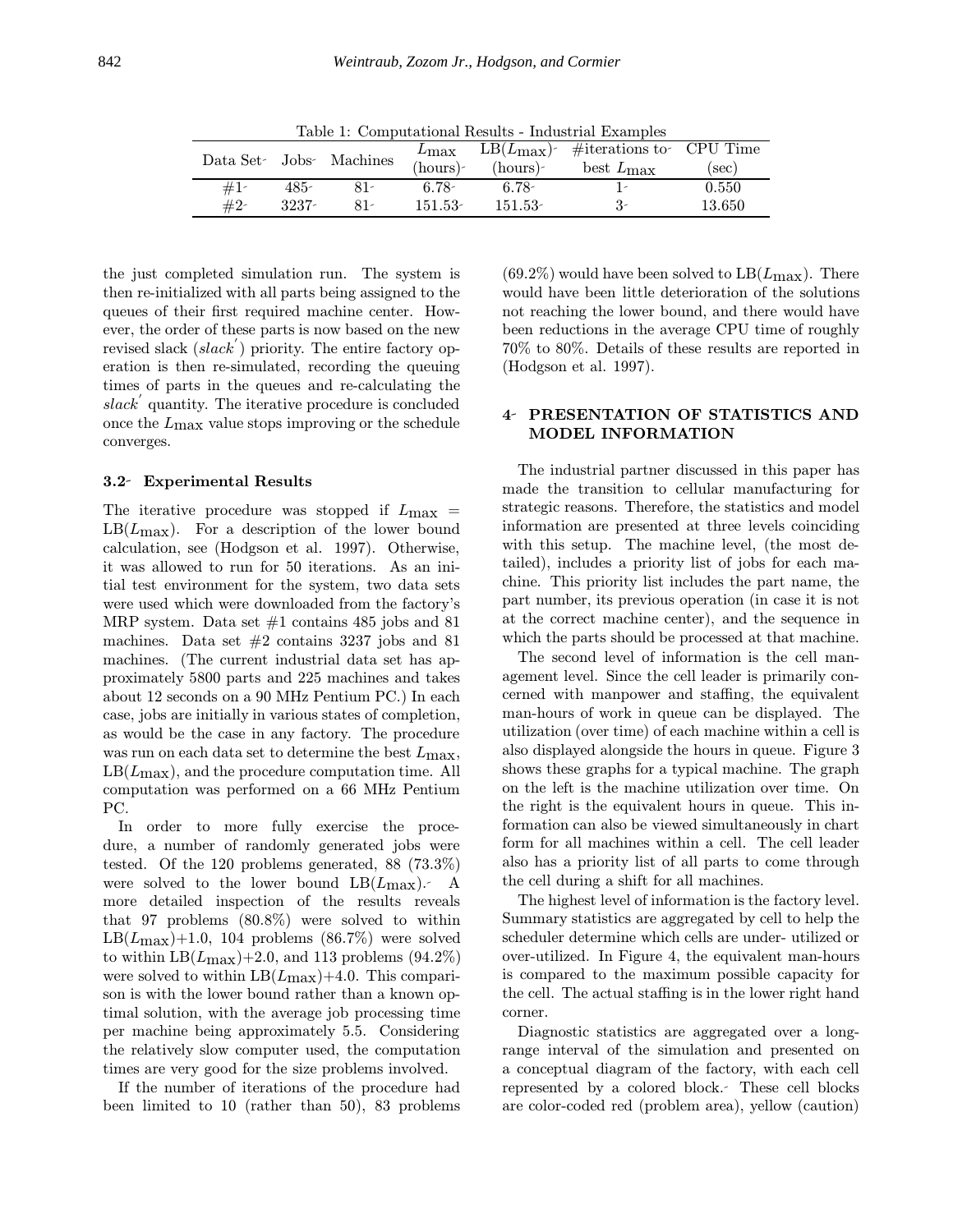

Figure 3: Utilization and Hours in Queue for a Typical Machine



Figure 4: Cell Level Comparison of Capacity and Hours in Queue